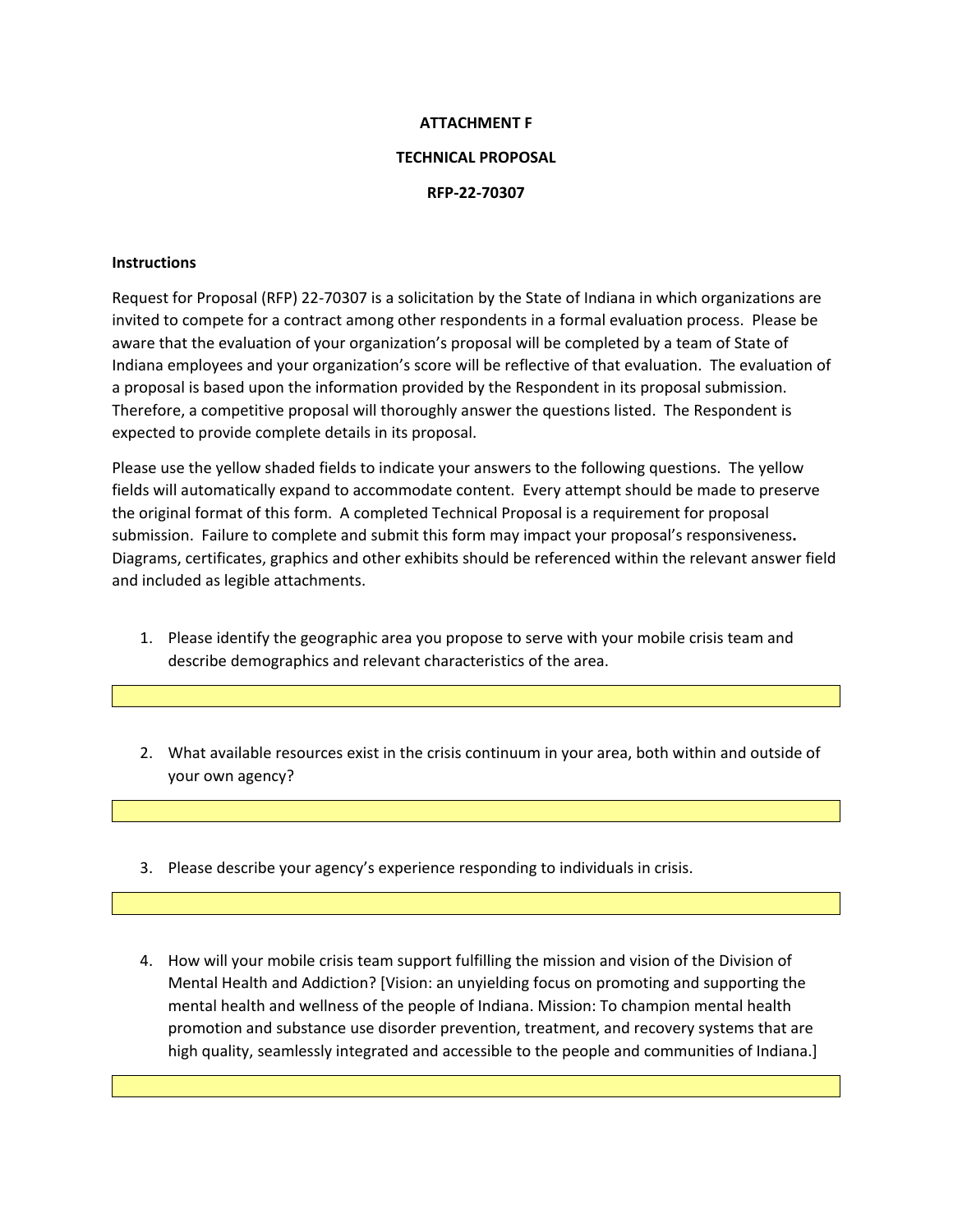- 5. Please share how you will ensure diversity, equity, and inclusion are woven into the fabric of your mobile crisis team.
- 6. How are certified peers currently integrated into your agency's workforce?
- 7. What is the proposed composition of your agency's mobile crisis team? Do you intend to utilize existing staff, hire new staff, or a combination? If you intend to utilize existing staff, will you be backfilling their current positions?
- 8. Maintaining an approachable yet professional appearance is important to establishing trust with individuals in crisis, referral sources, and the community. Please share the proposed dress code of your team, including how they will be identified as members of a mobile crisis team, as well as the type of vehicle that will be used to respond on scene.
- 9. How will your agency's mobile crisis team be trained? For specific trainings cited, please identify if this is part of standard onboarding or if it will be specific to serving on a mobile team.
- 10. Please describe how your mobile crisis team will differentiate response to accommodate the needs of children/adolescents and their families, and special populations including but not limited to individuals with autism spectrum disorder, an intellectual or developmental disorder, those who identify as LGBTQ+, older adults, members of the BIPOC community, and/or persons who do not speak English.

11. What assessments will be utilized by responding team members?

12. Please describe the proposed documentation to be completed by mobile crisis team members.